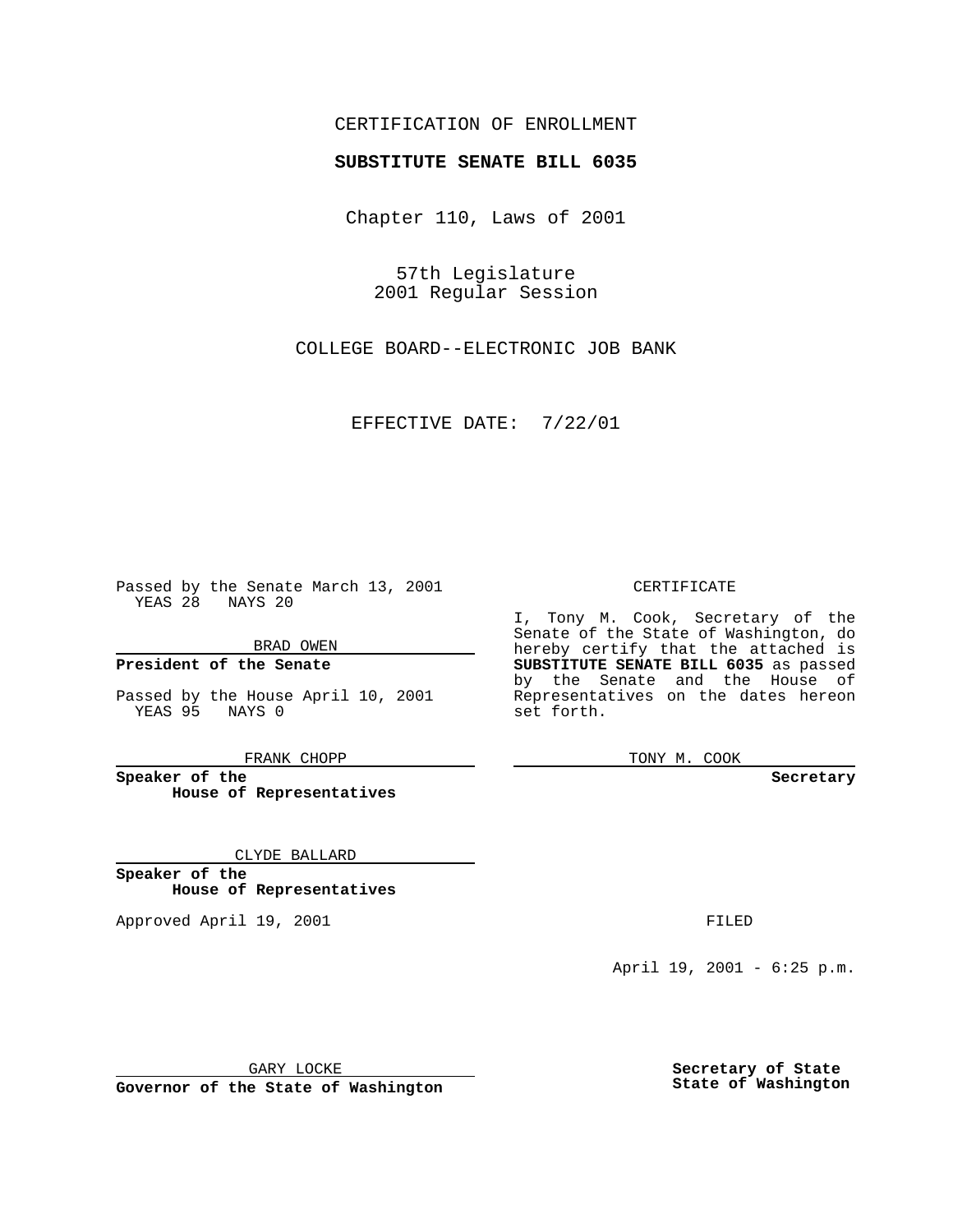# **SUBSTITUTE SENATE BILL 6035** \_\_\_\_\_\_\_\_\_\_\_\_\_\_\_\_\_\_\_\_\_\_\_\_\_\_\_\_\_\_\_\_\_\_\_\_\_\_\_\_\_\_\_\_\_\_\_

\_\_\_\_\_\_\_\_\_\_\_\_\_\_\_\_\_\_\_\_\_\_\_\_\_\_\_\_\_\_\_\_\_\_\_\_\_\_\_\_\_\_\_\_\_\_\_

Passed Legislature - 2001 Regular Session

#### **State of Washington 57th Legislature 2001 Regular Session**

**By** Senate Committee on Higher Education (originally sponsored by Senators Kohl-Welles, Jacobsen, Costa and Kline)

READ FIRST TIME 02/21/01.

 AN ACT Relating to directing the state board for community and technical colleges to create a college board job bank; and adding a new section to chapter 28B.50 RCW.

BE IT ENACTED BY THE LEGISLATURE OF THE STATE OF WASHINGTON:

 NEW SECTION. **Sec. 1.** A new section is added to chapter 28B.50 RCW to read as follows:

 (1) The college board shall create an electronic job bank on its web site to act as a clearinghouse for people seeking academic teaching positions at the state's community and technical colleges. The job bank must be accessible on the internet. Use of the electronic job bank is not mandatory.

 (2) The college board shall include a separate section on its electronic job bank reserved for the exclusive listing of part-time academic employment opportunities at state community and technical colleges.

 (3) The separate section of the electronic job bank under subsection (2) of this section must, at a minimum, include an internet link to each of the following components, if available from the community or technical college offering the employment opportunity: